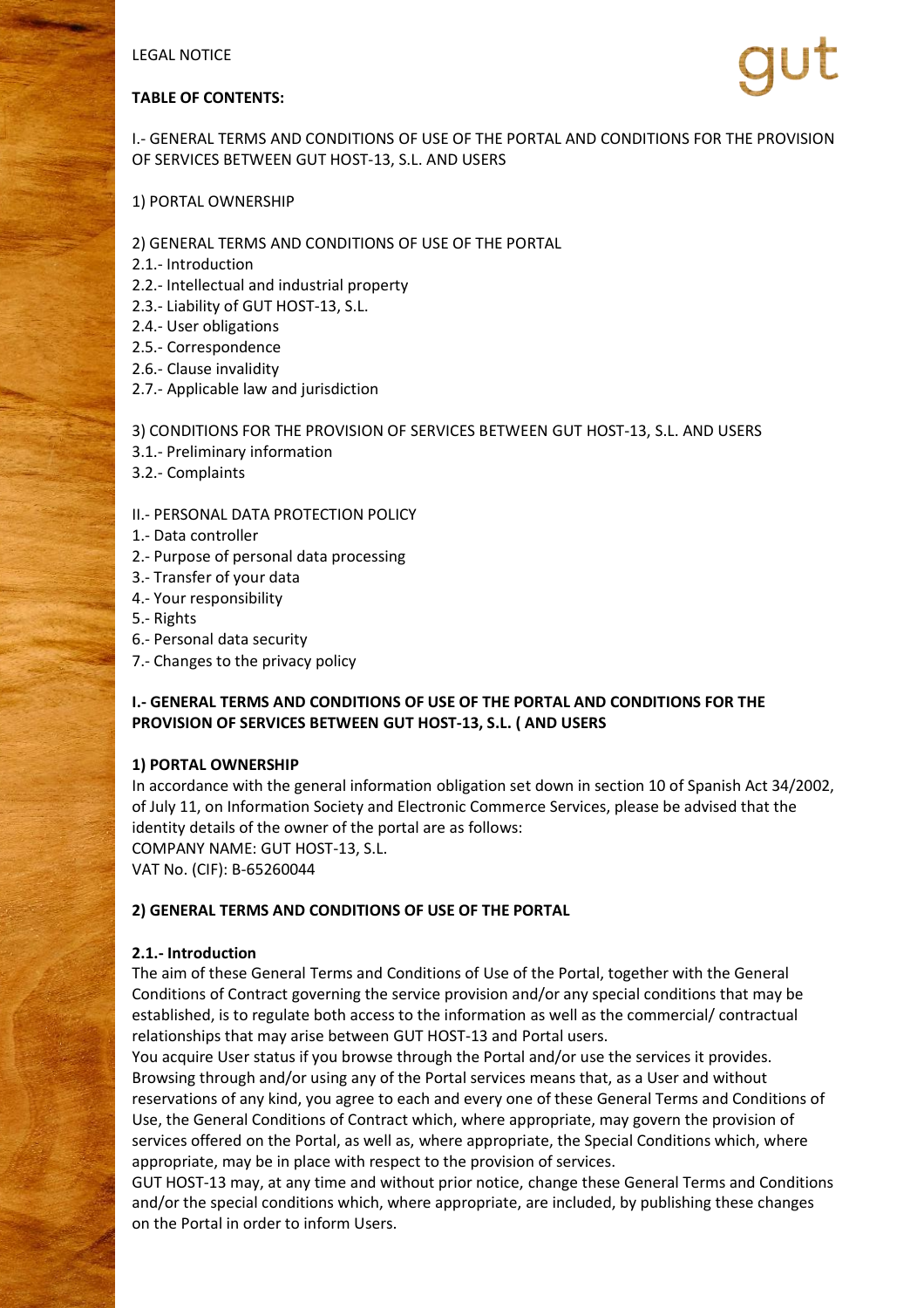## **2.2.- Intellectual and industrial property. Link prohibition.**

All of the contents that are shown on the Portal and especially artwork, texts, graphics, logos, icons, buttons, software, trademarks, brands, industrial designs and any other signs that may be used for industrial or commercial purposes are subject to the intellectual and industrial property rights of GUT HOST-13.

Under no circumstances shall it be understood that a license has been granted or said rights have been waived, transferred, or totally or partially assigned or any right or expectation of right has been granted and, especially, the right to alter, exploit, reproduce, distribute or publicly disseminate these contents without the prior, express authorization of GUT HOST-13.

No link may be built to the Portal from any other website without the prior, express consent of GUT HOST-13.

Any links added to the GUT HOST-13 website, unless stated otherwise, are intended purely for information purposes and under no circumstances do they represent any suggestion, invitation or recommendation in their regard. These links do not indicate any type of relationship between GUT HOST-13 and the individuals or companies owning the websites that can be accessed via these links. These websites cannot be altered, changed, modified or adapted.

GUT HOST-13 reserves the right to remove, unilaterally and at any time, the links incorporated into its websites. GUT HOST-13 does not assume any liability for the contents of any forum or debate (chat) or any types of broadcasts that are connected to these linked websites and shall cooperate in identifying people who are responsible for contents that infringe the law if required by judicial order or by the pertinent authorities.

All brands, in their general sense, contained on the RESTAURANT GUT website are protected by law.

# **2.3.- Liability of GUT HOST-13**

i. GUT HOST-13 shall be liable for any damages or losses that you may suffer as a consequence of using the Portal when such damages are directly attributable to malicious or negligent behavior by this company and no blame or negligence lies in your behavior. In any event, the behavior of GUT HOST-13 shall not be regarded as malicious or negligent when it can prove that it has fulfilled legal and regulatory standards and requirements and other precautions and diligence demanded by the nature of the service.

ii. The Information Society Services offered on the Portal and which do not need to be contracted previously are offered to you free of charge and, in return, you only have to abide by the rules of use set down in this Legal Notice. With respect to these services, GUT HOST-13 is, therefore, under no obligation to fulfil certain availability levels for the Portal or adopt specific security measures. In the same way, GUT HOST-13 may suspend, remove or partially or totally cancel any services that are not under contract at any time and without the need for prior notice.

iii. Under no circumstances does GUT HOST-13 supply the Internet connection required to access the service and it is your own responsibility. This website has been designed to support browsers and GUT HOST-13 is not liable for any damage, of any kind, which may be caused to you resulting from the use of other browsers or different versions of the browsers for which the website has been designed.

iv. Please be advised that correspondence via open networks is not secure. You are responsible for adopting all suitable technical measures to reasonably control these risks and to prevent damage to your computer, loss of data and theft of confidential information.

v. GUT HOST-13 is not liable for any damage that may result from but is not limited to: (i) Interferences, omissions, interruptions, computer viruses, failures and/or disconnections in the running of the electronic system or in the computer devices or equipment, produced by causes beyond the control of GUT HOST-13, which prevent or delay provision of the services or browsing; (ii) Delays or freezing in use caused by Internet failures or overloads or in other electronic systems that may be caused by third persons through unlawful intrusions and which are not attributable to GUT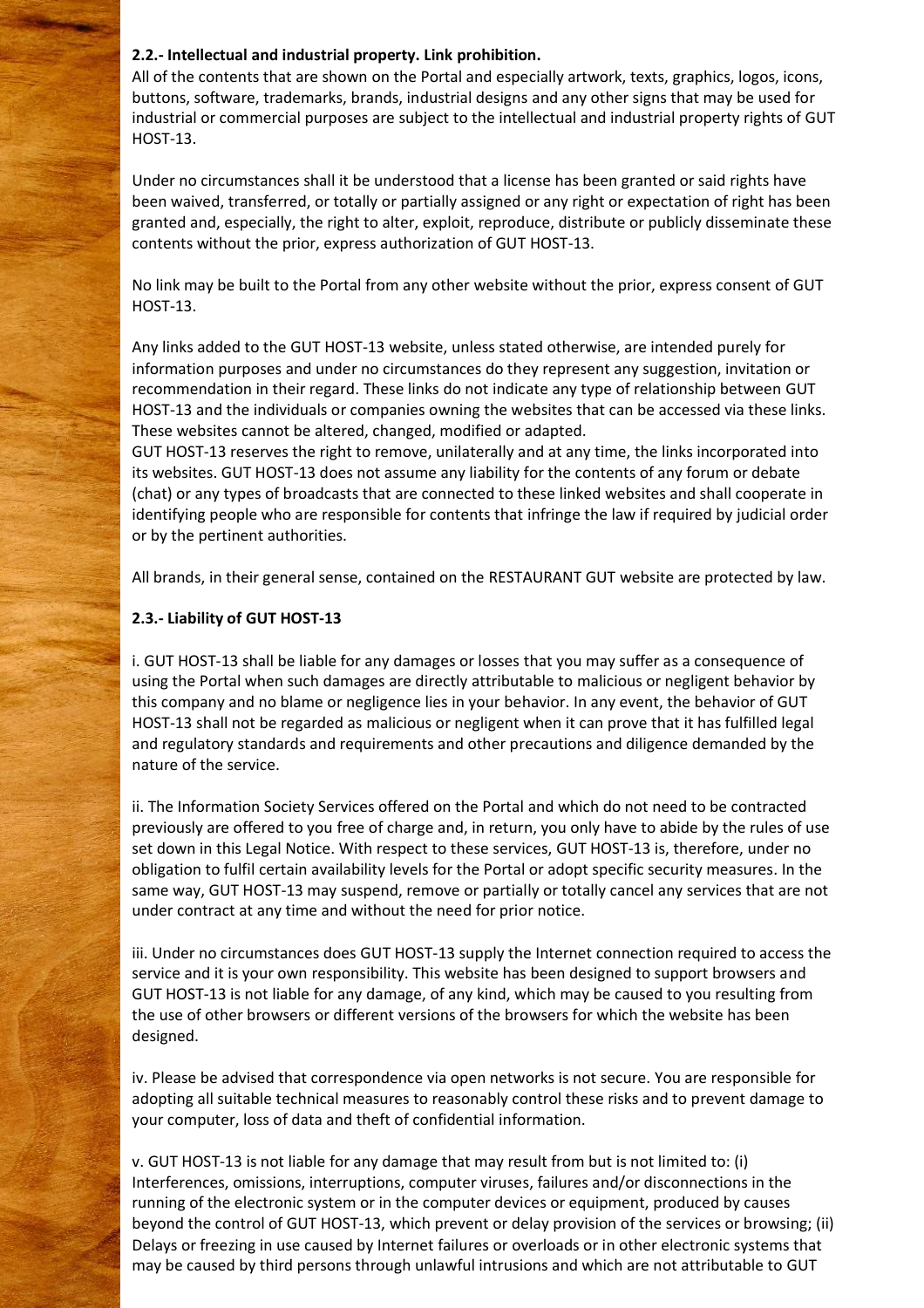HOST-13; (iv) Any differences in the information, documents and/or other contents on the Portal that or allow access on grounds not attributable to GUT HOST-13, including cases of *force majeure*.

vi. The use that you give to the services and/or data, and/or information supplied to you via this website shall be on your account and at your own risk. In particular, GUT HOST-13 does not guarantee, under any circumstances, that Users use the Portal in accordance with the law, with these General Terms and Conditions, with generally accepted morality and good practices or with public order, or that they do so diligently and wisely.

vii. Likewise, and should Users be minors or disabled persons, use of the website shall be under the full responsibility of their parents, legal representatives or guardians, who shall accompany, supervise or take the appropriate precautions while the former is browsing through the websites. Therefore, and without prejudice to the provisions of this Legal Notice, in their capacity as parents, legal representatives or guardians, they shall be responsible for their underage or represented children accessing the services, products or contents of GUT HOST-13 and for their registration. As a consequence, we recommend that you accompany, supervise or take the appropriate precautions (computer use time rules, location of the computer in a common area at home, etc.) while they are browsing through the websites.

viii. In addition to the above, please be reminded that some browsers enable you to change their settings so that children or other persons cannot access certain websites. Even so, we recommend that you assist in browsing, as some websites may not have been classified.

## **2.4.- Your obligations**

i. In general terms, you are obligated to fulfil these General Terms and Conditions of Use, where appropriate, any applicable Special Conditions, as well as to comply with the specific warnings or instructions of use they contain or which are on the Portal.

ii. At all times, you shall use the services on this website legally in accordance with valid laws and regulations, adhering to the intellectual property rights of GUT HOST-13 or of third parties.

iii. In this respect, you guarantee that the activities you carry out via the website shall conform to the law, morality, public order and good practices and under no circumstances shall they offend the good name and commercial image of GUT HOST-13, other website Users or third parties.

iv. You shall exercise the diligence suited to the nature of the service you enjoy and, through the services that GUT HOST-13 places at your disposal, you shall not carry out any action that may damage or alter the contents of the website or hinder its smooth running. Through its mere use, you expressly undertake not to cause technical problems of any kind, transfer elements that may carry computer viruses or damage, interfere with or intercept the website totally or partially, or control or tamper with the e-mails of other Users.

## **2.5.- Correspondence**

For the purposes of these General Terms and Conditions, and for any correspondence that is necessary between you and GUT HOST-13, you may contact the Customer Support Service by e-mail (by sending a message to: restaurantgut@gmail.com) or by written correspondence addressed to the Marketing Department, GUT HOST-13 S.L. (C/ Perill 13 Bajos, 08019, Barcelona) Any correspondence from GUT HOST-13 to you shall be made to the contact details you provided when you registered on the website.

## **2.6.- Clause invalidity**

If any of the contents of these General Terms and Conditions of Use of the portal were declared totally or partially invalid or ineffective, such declaration shall only affect the contents or the part that is invalid or ineffective. The rest of the General Terms and Conditions shall remain valid and such contents or part that are affected shall be regarded as not having been published unless, because they are essential for these General Terms and Conditions, said declaration affects them in their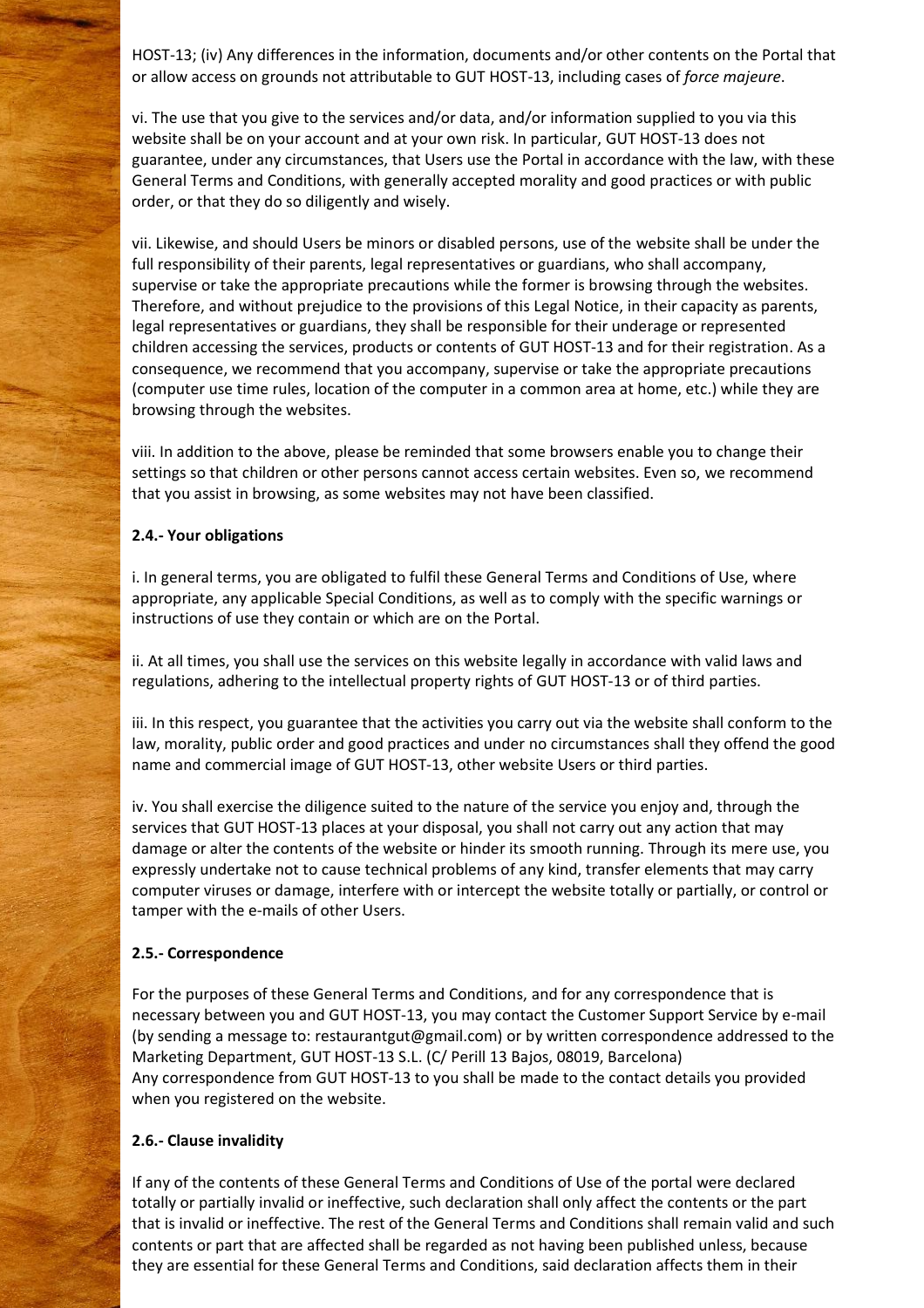entirety.

# **2.7.- Applicable law and jurisdiction**

These General Terms and Conditions for accessing, browsing and using the website, as well as any relationship between you and GUT HOST-13, shall be governed by Spanish laws and regulations. The parties expressly waive the jurisdiction they may be entitled to and yield to the Courts and Tribunals of Madrid to settle any dispute which may arise in the interpretation or execution of these contractual conditions.

# **3) CONDITIONS FOR THE PROVISION OF SERVICES BETWEEN GUT HOST-13 AND USERS**

# **3.1.- Preliminary information:**

These General Conditions of Contract together, where appropriate, with any Specific Conditions that may be established shall expressly regulate the relationships which GUT HOST-13, with VAT No. B25452566 and registered office at C/ Perill 13 Bajos, 08019, Barcelona, enters into with you via the Portal.

The use and/or provision of any of the services on the Portal means that you agree, as a User, without reservations of any kind, to each and every one of the General Conditions of Contract, of the General Terms and Conditions of Use of the Portal as well as the Special Conditions.

GUT HOST-13 draws your attention to the procedures for receiving the services offered, which are those that are described in these general conditions, and the specific procedures that are shown on your screen during browsing, in such a way that you state that you know and accept these procedures as necessary for accessing the services offered on the Portal.

# **3.2.- Complaints:**

GUT HOST-13 has Complaints Forms available for its customers at the establishment in question. We recommend that you process any complaints at the establishment responsible for the effective provision of the service.

## **II.- PERSONAL DATA PROTECTION POLICY**

## **1.- Data Controller**

In compliance with Regulation (EU) 2016/679 on Personal Data Protection and Spanish Act 34/2002, of July 11, on Information Society and Electronic Commerce Services (LSSI), you are hereby informed and expressly consent to the personal data that you give us through this website, [www.restaurantgut.com](http://www.restaurantgut.com/) (hereinafter referred to as the Website), being stored in the activity register controlled by GUT HOST-13, S.L. (Single-Member), with registered office at C/ Perill 13 Bajos, 08019, Barcelona, which guarantees full compliance with applicable laws and regulations at any given time on personal data protection. If you have any queries regarding data protection, please contact the Privacy Officer of GUT HOST-13 by e-mailing restaurantgut@gmail.com.

## **2.- Purpose of personal data processing**

GUT HOST-13 shall process your personal data in order to carry out the following activities:

| <b>Purpose</b>              | We will<br>personal<br>ldata* | process your We may process your personal data for this purpose<br>lbecause                                                                                                                                                                                |
|-----------------------------|-------------------------------|------------------------------------------------------------------------------------------------------------------------------------------------------------------------------------------------------------------------------------------------------------|
| 1. Customer Support Service | us to stop<br>doing it        | We need to process the personal data you send us via<br>Until you ask customer support service channels to be able to reply<br>to your requests in each of the cases and, in this way,<br>meet our contractual or pre-contractual undertaking<br>with you. |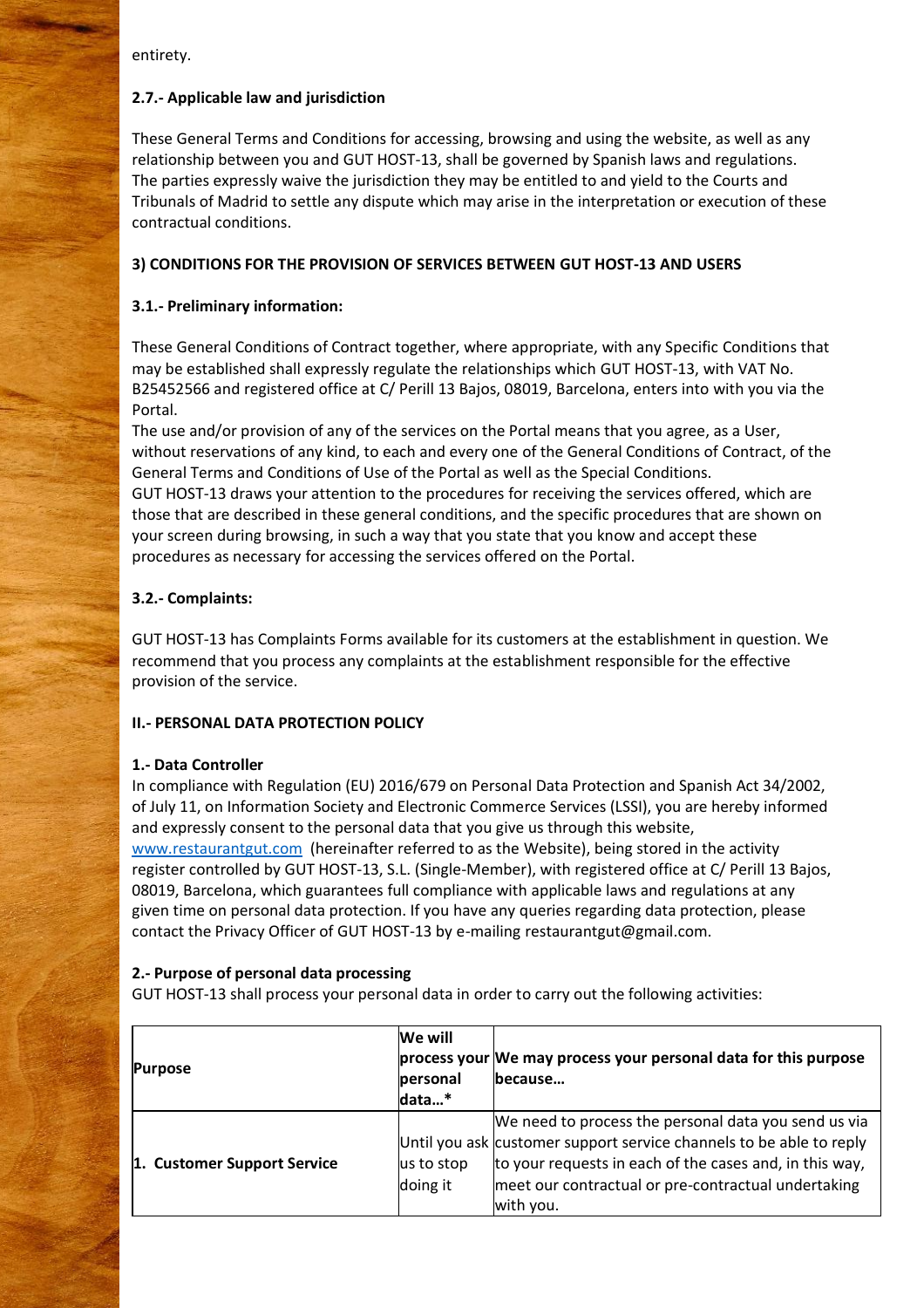| 2. Booking and Take Away Order<br>Management                                                                                                                        | When you either book a table in a restaurant or you<br>order a take away, we need to process your personal<br>data to provide this service.                                                                                                                                                          |
|---------------------------------------------------------------------------------------------------------------------------------------------------------------------|------------------------------------------------------------------------------------------------------------------------------------------------------------------------------------------------------------------------------------------------------------------------------------------------------|
| 3. Promotional correspondence. To<br>send you promotional<br>correspondence, even via electronic<br>means, on the activity carried out by<br><b>RESTAURANT GUT.</b> | To maintain the contractual relationship. If you are<br>registered in our database, we will send you<br>commercial information and advertising about<br>RESTAURANT GUT products and services through the<br>contact details we have. You may change your<br>preferences in this respect at any time. |

If you have subscribed to receive commercial information, you may cancel your subscription at any time electronically by e-mailing: restaurantgut@gmail.com.

When collecting data, we will tell you whether the data being collected is voluntary or obligatory. Refusing to provide data classified as obligatory will mean that you will not receive or be unable to access the service for which they were requested.

### **4.- Your responsibility**

You are prohibited from including in the free text fields of the website any personal data belonging to third persons, or personal data relating to ideology, union membership, religion, beliefs, racial origin, health or sexual orientations. If you fail to fulfil this obligation, you will be accountable before GUT HOST-13 and third parties for any damage and/or losses you may cause as a result of the abovementioned non-compliance.

Accessing the services, products or contents or registering through any of the personal data request forms on our website is your full responsibility. If the User is underage or disabled, full responsibility lies with their parents, legal representatives or guardians, who should, in any event, accompany, supervise or take the appropriate precautions while they are browsing through the websites. Likewise, please note that GUT HOST-13 is unable to check the truthfulness and accuracy of the personal data provided. As a consequence, we recommend that in cases of these activities you supervise the registration process of your children or those you represent. Where appropriate, GUT HOST-13 will manage any requests resulting from the exercise, by parents or tutors, of the rights of access, rectification, objection, cancellation, limitation and portability of the data of minors or disabled persons, without prejudice to your contacting us to make the caveats that you deem fit by any of the abovementioned means.

You are also obligated to hold GUT HOST-13 harmless against any claim that may be filed against it (especially if proceedings of any kind are instituted by the Spanish Data Protection Agency for noncompliance by Users with the obligations set down in this Privacy Policy or in applicable laws and regulations at any given time on personal data protection and you agree to pay any amount which, by way of a penalty, fine, indemnity, damages, losses or interests, GUT HOST-13 may be condemned to pay, including lawyers' fees, resulting from the abovementioned non-compliance).

## **5. Rights**

You may exercise the rights described below before GUT HOST-13. To this end, all you have to do is send a written statement to the e-mail address [restaurantgut@gmail.com,](mailto:cliente@latagliatella.com) enclosing a copy of your Spanish ID card or equivalent document. If your request does not meet the necessary requirements, GUT HOST-13 may ask you to correct it. If you believe that your request has not been dealt with correctly, you may file a complaint with the Spanish Data Protection Agency. Your data protection rights are described below:

| Right                  | What does it consist of?                                             |
|------------------------|----------------------------------------------------------------------|
| Right of access        | Consulting which personal data are processed by GUT HOST-13.         |
| Right of rectification | Changing the personal data processed by GUT HOST-13 when they are    |
|                        | linaccurate.                                                         |
| Right of objection     | Asking RESTAURANT GUT not to process your personal data for some     |
|                        | specific purposes.                                                   |
| Right of erasure       | Asking RESTAURANT GUT to erase your personal data.                   |
| Right of limitation    | Asking RESTAURANT GUT to limit the processing of your personal data. |
| Right of portability   | Asking RESTAURANT GUT to give you the information it processes about |
|                        | you in electronic format.                                            |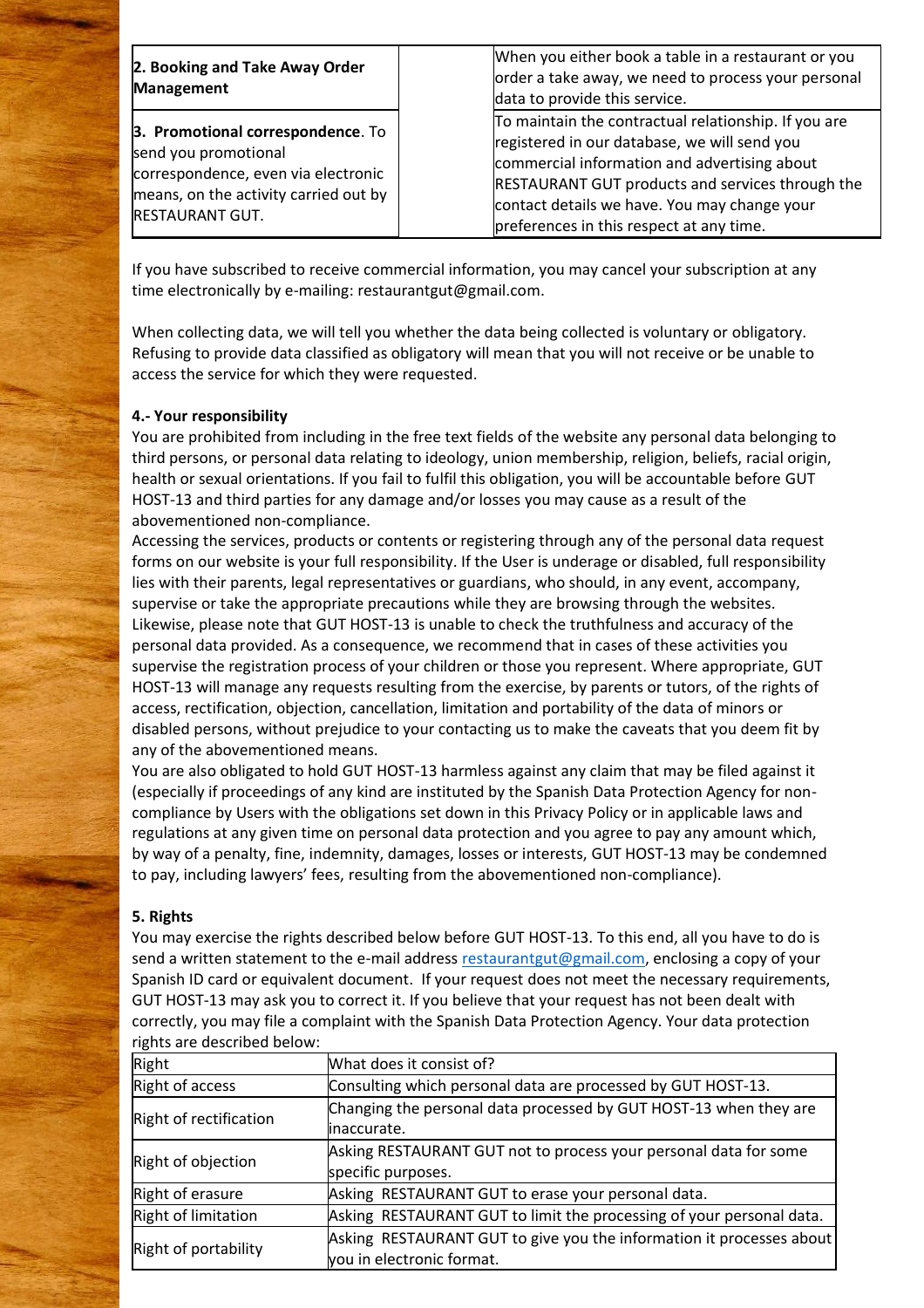| Right to file a complaint | If you are not satisfied with the way in which RESTAURANT GUT has |
|---------------------------|-------------------------------------------------------------------|
| with the competent        | processed your data, you may notify the Spanish Data Protection   |
| authority                 | Agency, as the competent authority.                               |

## **6.- Personal data security**

GUT HOST-13 shall fulfil its confidentiality obligation with respect to your personal data and its duty to safeguard them and adopt the necessary technical and organizational measures which guarantee the security of the personal data and prevent their alteration, loss, processing or unauthorized access, having regard to the state of technology, the nature of the data stored and the risks they are exposed to, whether resulting from human action or the physical or natural environment.

### **7.- Changes to the privacy policy**

GUT HOST-13 reserves the right to change, at any time and without the need for prior notice, the contents of each and every one of the points included in this Privacy Policy in order to adapt them to the laws and regulations applicable at any given time or to the operation or incorporation of new services. Should the abovementioned change be made, GUT HOST-13 shall publish in a suitable manner on the website the changed or updated Privacy Policy so that it is available to you and any other party concerned.

In any event, the applicable Privacy Policy will be the last one you agreed to.

## **III. COOKIES POLICY**

A cookie is a file that is downloaded to your computer when you enter certain web pages. Cookies allow a web page, among other things, to store and retrieve information about your browsing habits and-depending on the information they contain and the way you use your equipment-they can be used to identify you.

### **Types of cookies used**

The website uses the following types of cookies:

Analysis cookies: These are those that, whether processed by the website or by third parties, allow quantifying the number of users and thus perform the measurement and statistical analysis of the use made by the users of the website. To do this, we analyze the navigation you make on this website in order to improve it.

Technical cookies: These are those processed by the website that allow registered users to navigate through the restricted area and to use its different functions, such as carrying out the process of purchasing a Product or Service.

Some cookies are essential for the functioning of the website, for example, the comment system or the search engine.

Personalization cookies: These are those that allow users to access the Service with some predefined general characteristics based on a series of criteria established by the user, such as the language or the type of browser through which it is connected to this website.

### **Deactivate cookies**

You can accept, block or delete the cookies installed on your computer by configuring the browser options.

In the following links you will find instructions to enable or disable cookies in the most common browsers.

Firefox:<https://support.mozilla.org/en-US/kb/enable-and-disable-cookies-website-preferences> Safari: [http://support.apple.com/kb/HT1677?viewlocale=en\\_US](http://support.apple.com/kb/HT1677?viewlocale=en_US) Google Chrome:<https://support.google.com/chrome/answer/95647?hl=en>

## **Third party cookies**

The website uses the services of ElTenedor and Facebook, which can install cookies that are used to obtain statistics and advertising data.